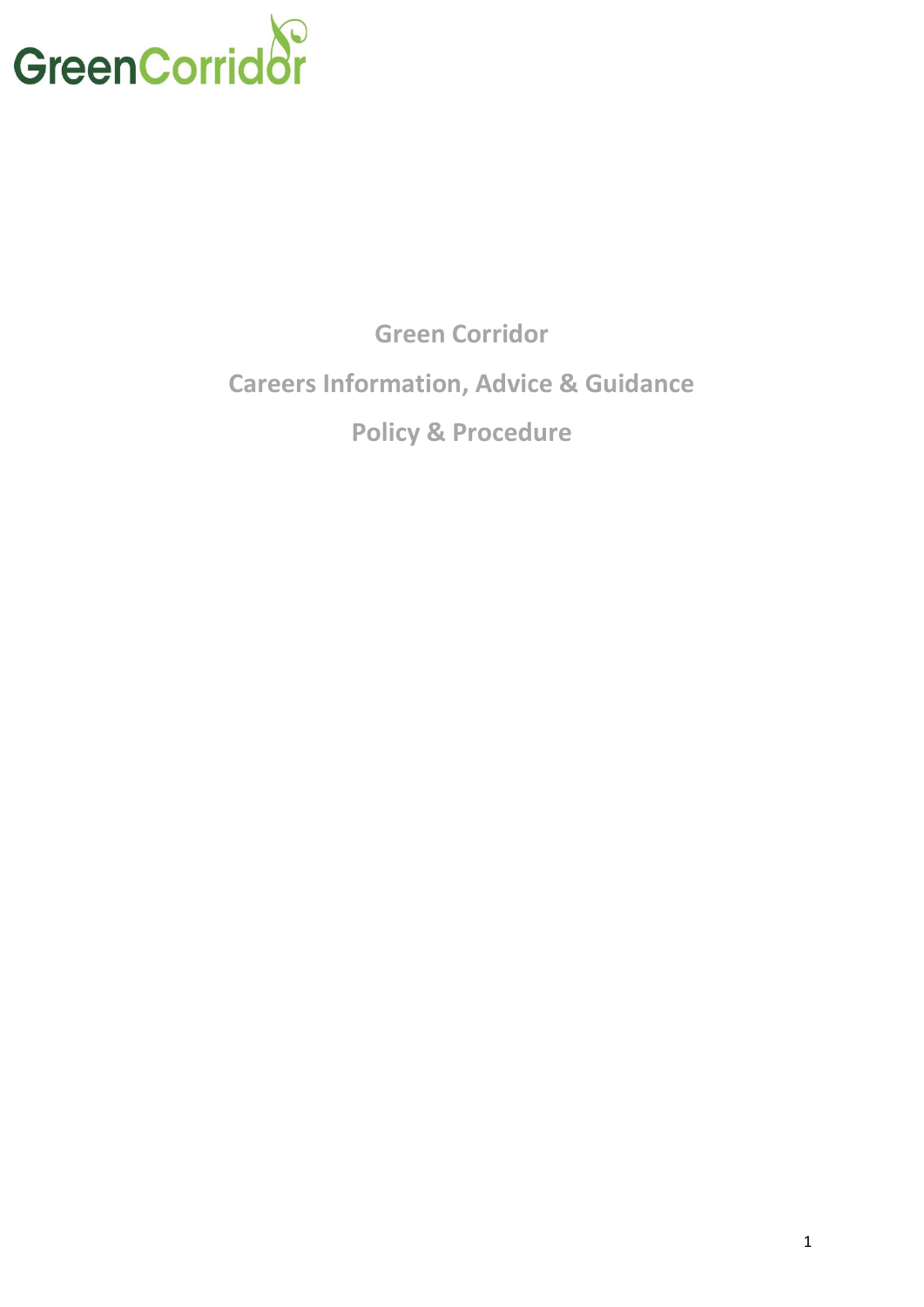

### **Document Control**

| <b>Document Number</b>    | 10                                                 |
|---------------------------|----------------------------------------------------|
| Description               | This document describes how Green Corridor support |
|                           | Young people into a positive onward placement      |
| Document Type             | Policy and Procedure                               |
| Document Owner            | <b>CEO</b>                                         |
| <b>Document Approvers</b> | <b>Board of Trustees</b>                           |
| <b>Document Publisher</b> | <b>CEO</b>                                         |
| <b>Approval Date</b>      | 14/11/18                                           |
| Date of Next Review       | November 2021                                      |

### **ISSUE CONTROL (***ascending version order***)**

| <b>Version</b> | Date     | <b>Comments</b> | Author  |
|----------------|----------|-----------------|---------|
| 1.0            | 14/11/18 | New Policy      | S Edney |

### **PRINCIPAL RELATED POLICIES & PROCEDURES**

| <b>Document Title</b> | Location                            |
|-----------------------|-------------------------------------|
| Safeguarding          | <b>GC Policies &amp; Procedures</b> |

### **CONFIRMATION OF RECEIPT OF POLICY & PROCEDURE**

| Name         |  |
|--------------|--|
| Job Title    |  |
| Line Manager |  |

I confirm I have received a copy of this policy and procedure and have read and understood the contents. I also confirm I have sought clarification from my line manager on any issues which I am not clear about.

Signed:

Date:

Please return this signed copy to your individual Polices and Procedures folder for future referenc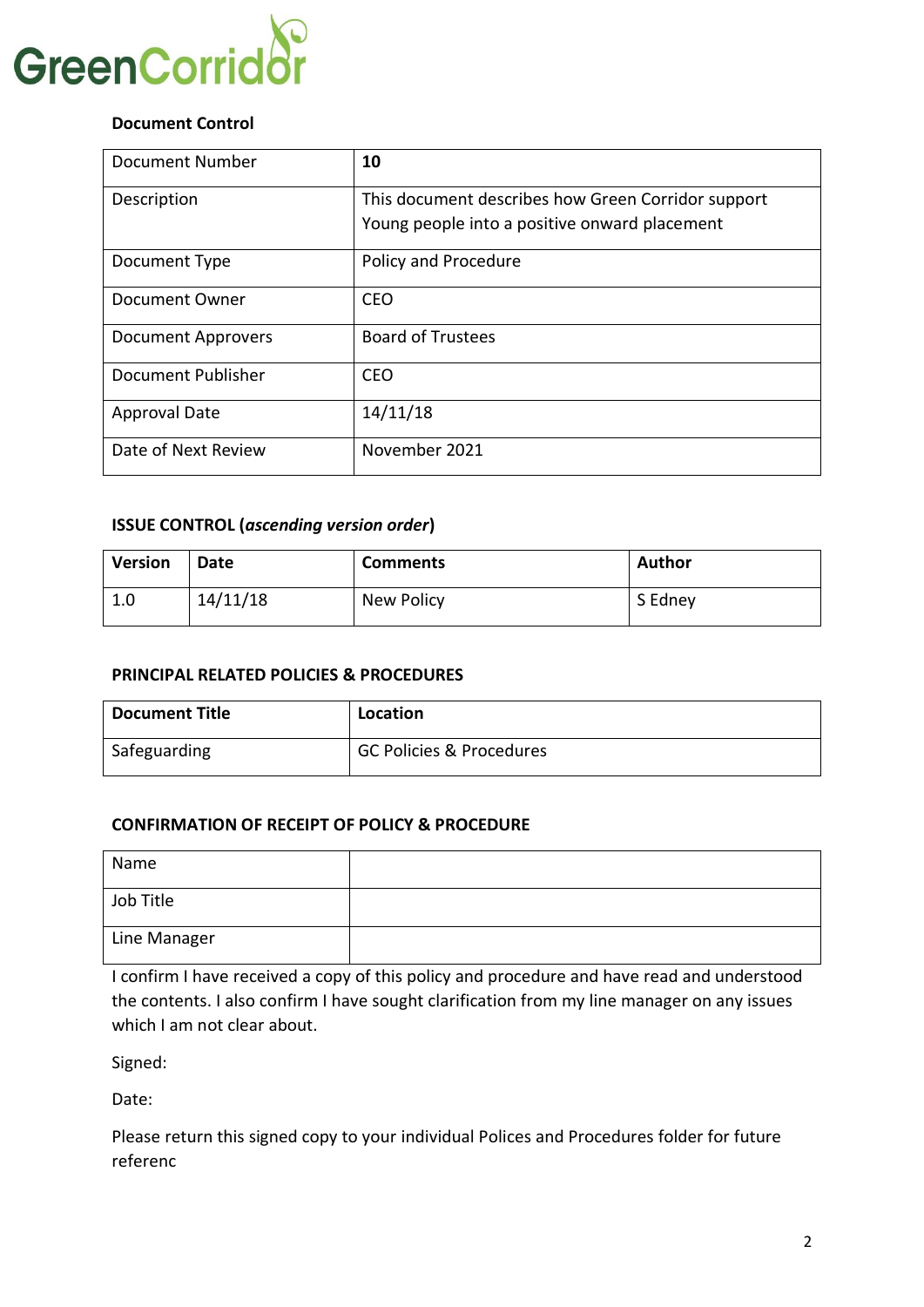

# **Understanding the Terminology**

| <b>Careers</b> | Is the delivery of learning about careers as part of the curriculum. Careers  |
|----------------|-------------------------------------------------------------------------------|
| education      | education is often closely related to work experience and other forms of      |
|                | work related learning.                                                        |
| Work-          | Is the provision of opportunities to develop knowledge and understanding      |
| related        | of work and to develop skills for employability through direct experiences of |
| learning       | work.                                                                         |
| <b>Careers</b> | Is the provision of information and resources about courses, occupations      |
| information    | and career paths.                                                             |
| <b>Careers</b> | Is more in-depth explanation of information and how to access and use         |
| advice         | information.                                                                  |
| <b>Careers</b> | Or careers counselling is a deeper intervention in which an individual's      |
| guidance       | skills, attributes and interests are explored in relation to their career     |
|                | options.                                                                      |

# **Rationale and commitment to careers information, advice and guidance (CIAG)**

At Green Corridor CIAG is a key aspect of learning. We want to ensure that our learners leave with the right skills and values to help prepare them for adulthood, independence and for the world of work. We support our learners to consider their future options, maximise their potential and decide how their skills and experiences fit with opportunities in the labour market.

We prepare learners for their preferred pathway of transition out of Green Corridor, whether that is to continue with further education, employment, training or living independently and we use a person-centred approach in our delivery method. We are fully committed to our statutory and moral obligation to provide a holistic careers service to all students, highlighting both the vocational and academic routes to their preferred jobs.

We aim for our learners to be inspired about and motivated for the world of work, ensuring high yet achievable aspirations are considered for a range of career options available to them.

To do this we work closely with local authorities due to our learners all having Education, Health and Care plans in place, ensuring that we know of all the services available to support students, to access these and share this knowledge amongst our community.

We start with the vision that many of our young people are capable of sustaining paid employment with the right preparation and support.

We are committed to reduce the number of 16-25 year olds who are not in education, employment or training by ensuring that this strategy is embedded in our practices.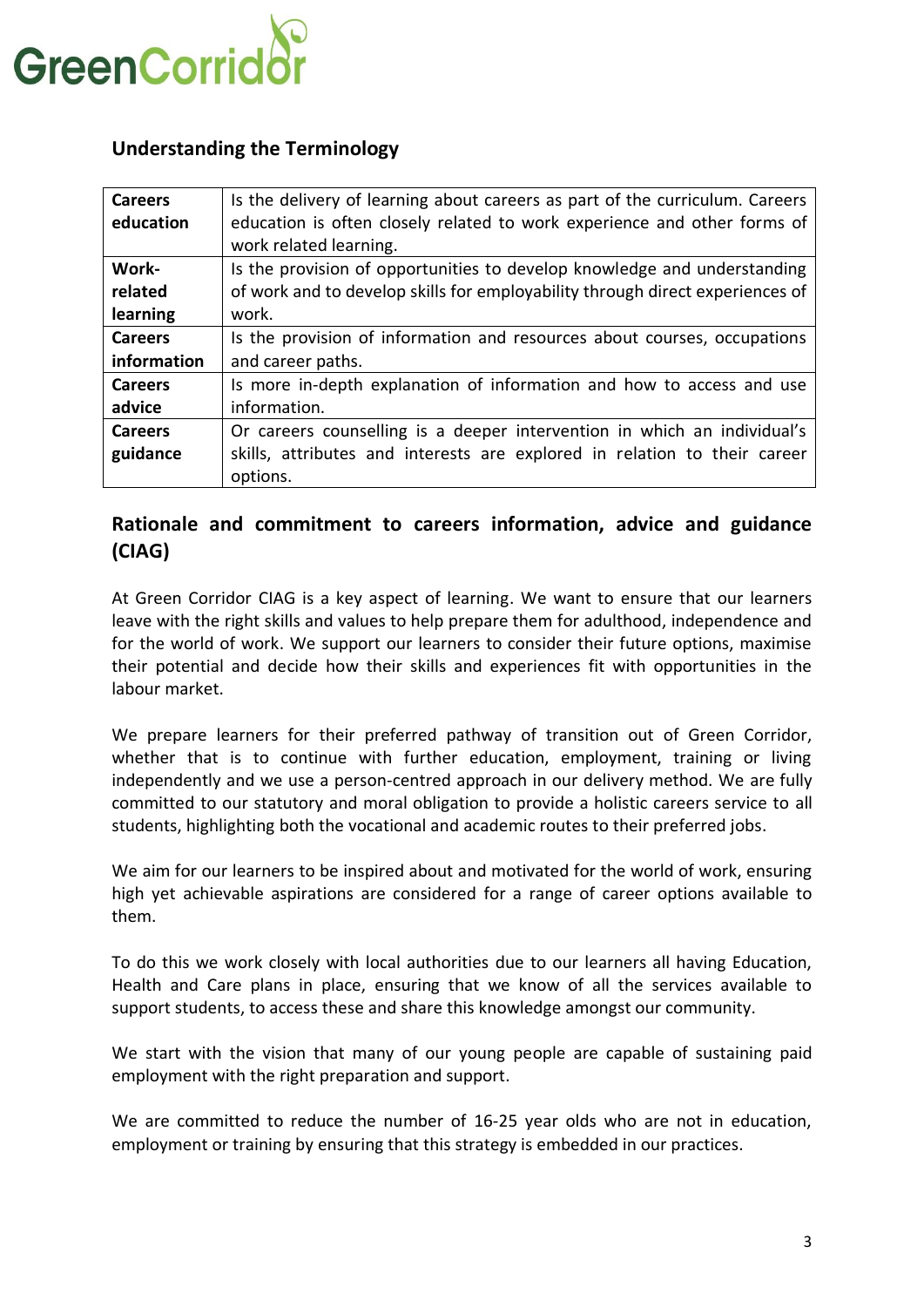# **GreenCorrid**

We will raise awareness and aspirations through regularly celebrating, showcasing and promoting the achievements of our learners who are volunteering, studying or in paid employment.

Our Employability Programmes provide learners with skills, knowledge, support and insight into the world of work and of further learning, so that they make informed choices for their future. Green Corridor also supports learners in researching and identifying opportunities, raising aspirations and supporting progression to their next steps. In addition, Green Corridor encourages parents and carers to play an active role in exploring the options and choices that are best for the young person.

Our strategy is underpinned by the following aims and objectives:

- Ensure that every learner has the opportunity to be prepared for life in modern Britain.
- Provide a structured programme of teaching and learning that allows each learner to develop the necessary behaviours, values, and skills for success in life.
- Ensure that all learners understand the range of career, learning and progression routes open to them and how to access information necessary to underpin informed choices
- Make available face-to-face guidance to all learners.
- Have strong links with employers who are able to contribute to learners' experience by raising their awareness and giving insights about the range of careers open to them.
- Have access to high-quality and up-to-date labour market intelligence (LMI) and information about all employment and vocational education training routes post-16.
- Help young people develop competences to be able to transfer their knowledge and skills, be resilient and adaptable within a changing world.
- To provide resources and information that allows parents/carers to support the learner in making informed choices.
- Work with parents to raise awareness about career and progression routes and to challenge stereotypes.
- Have access to quality careers providers and professionally qualified career development professionals to provide face-to-face guidance that helps learners emerge from Green Corridor as more rounded individuals and ready for the outside world of work and further learning.
- Ensure that all leavers have a well-informed planned progression route.
- Integrate careers and development skills into a broad and balanced curriculum.
- To ensure learners receive a rich provision of extra-curricular and work related learning activities that develop a range of character attributes, such as aspiration, confidence and resilience that underpin success in education, employment and greater independence in adulthood.
- To provide a variety of opportunities to all learners for engaging with a range of employers, training providers and further/higher education institutions.
- To provide experiences of real working environments during learner's time at Green Corridor.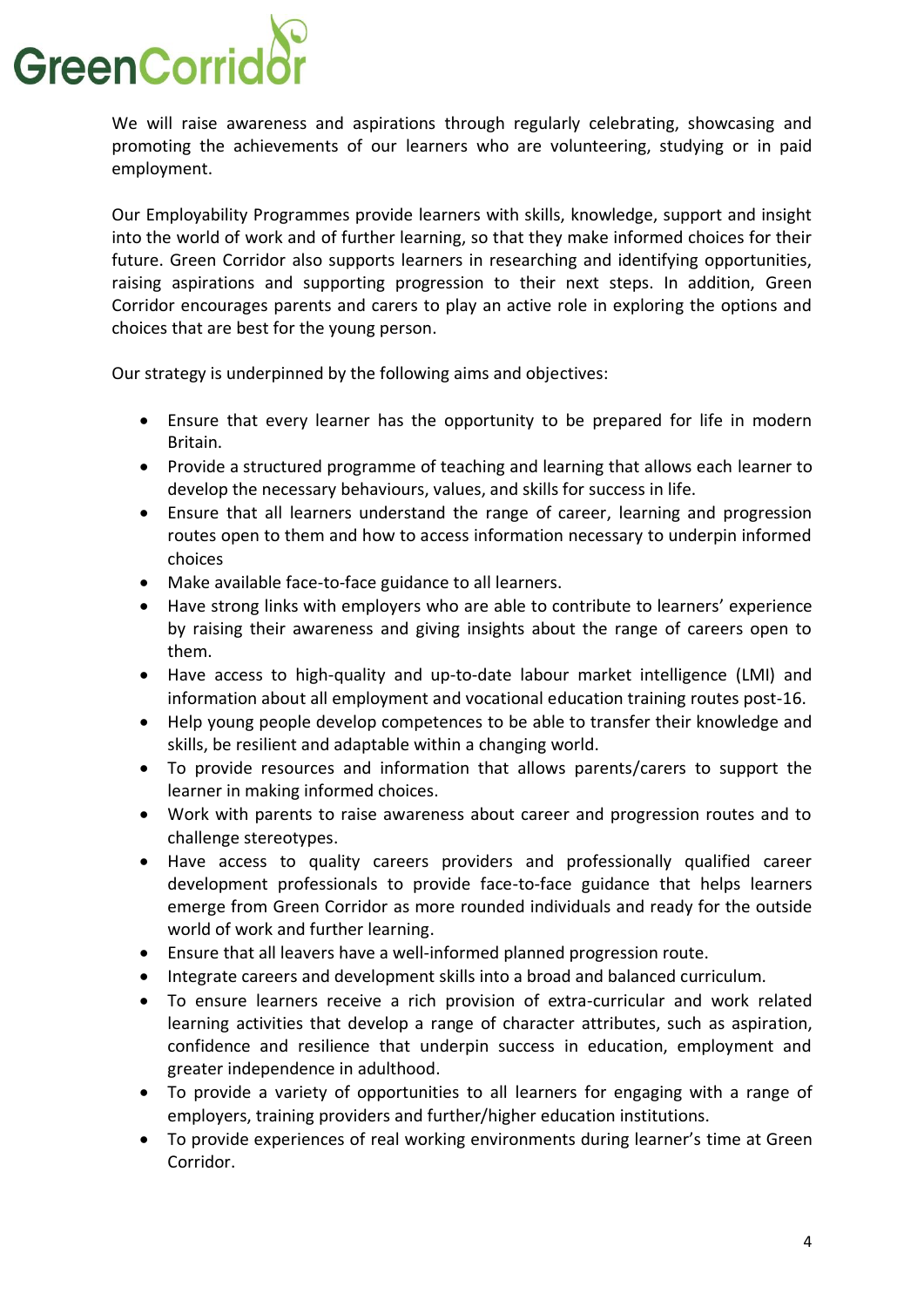

### **Links to Policies and Action Plans**

Several different resources have been used to underpin our strategy including:

| <b>National</b> | • DFE: Careers guidance and access for education and training providers:<br>Statutory guidance for governing bodies, school leaders and school staff.<br>• DFE: Careers strategy: making the most of everyone's skills and talents<br>• Careers and Enterprise Company: Transition programmes for young adults<br>with SEND. What works? |
|-----------------|------------------------------------------------------------------------------------------------------------------------------------------------------------------------------------------------------------------------------------------------------------------------------------------------------------------------------------------|
| Regional        | • Local Authority: Supported Employment Pathway                                                                                                                                                                                                                                                                                          |
| <b>Internal</b> | • Teaching and learning                                                                                                                                                                                                                                                                                                                  |
|                 | • Assessment for Learning                                                                                                                                                                                                                                                                                                                |
|                 | • SRE Education                                                                                                                                                                                                                                                                                                                          |
|                 | $\bullet$ Equality                                                                                                                                                                                                                                                                                                                       |
|                 | • Safeguarding                                                                                                                                                                                                                                                                                                                           |
|                 | • PREVENT training                                                                                                                                                                                                                                                                                                                       |
|                 | $\bullet$ SEND                                                                                                                                                                                                                                                                                                                           |

### **Staffing resources**

The CIAG Officer at Green Corridor, qualified to Level 3, has lead operational responsibility for the employability programme. All staff contribute to CIAG through their roles as subject tutors. Specialist sessions are delivered by relevant staff. The CIAG programme is planned, monitored and evaluated by the CEO and Head of Centre.

### **Curriculum**

The core curriculum is supported by a range of embedded activities which include:

- careers education sessions
- career guidance activities (group work and individual interviews)
- information and research activities
- work-related learning (including work experience)
- individual learning planning/portfolio activities

### **1. Careers Education**

Green Corridor fully support learners and discuss futures by delivering careers lessons which embed inspiration and aspiration, not just advice. This includes broadening learners' horizons, challenging stereotypical thinking about the kind of careers which individuals might aspire. They use appropriate methods to do this which might include group, one-toone teaching, coaching or mentoring methods. Raising the aspirations of our learners is a key value we all hold at Green Corridor ensuring the information we provide is current and relevant.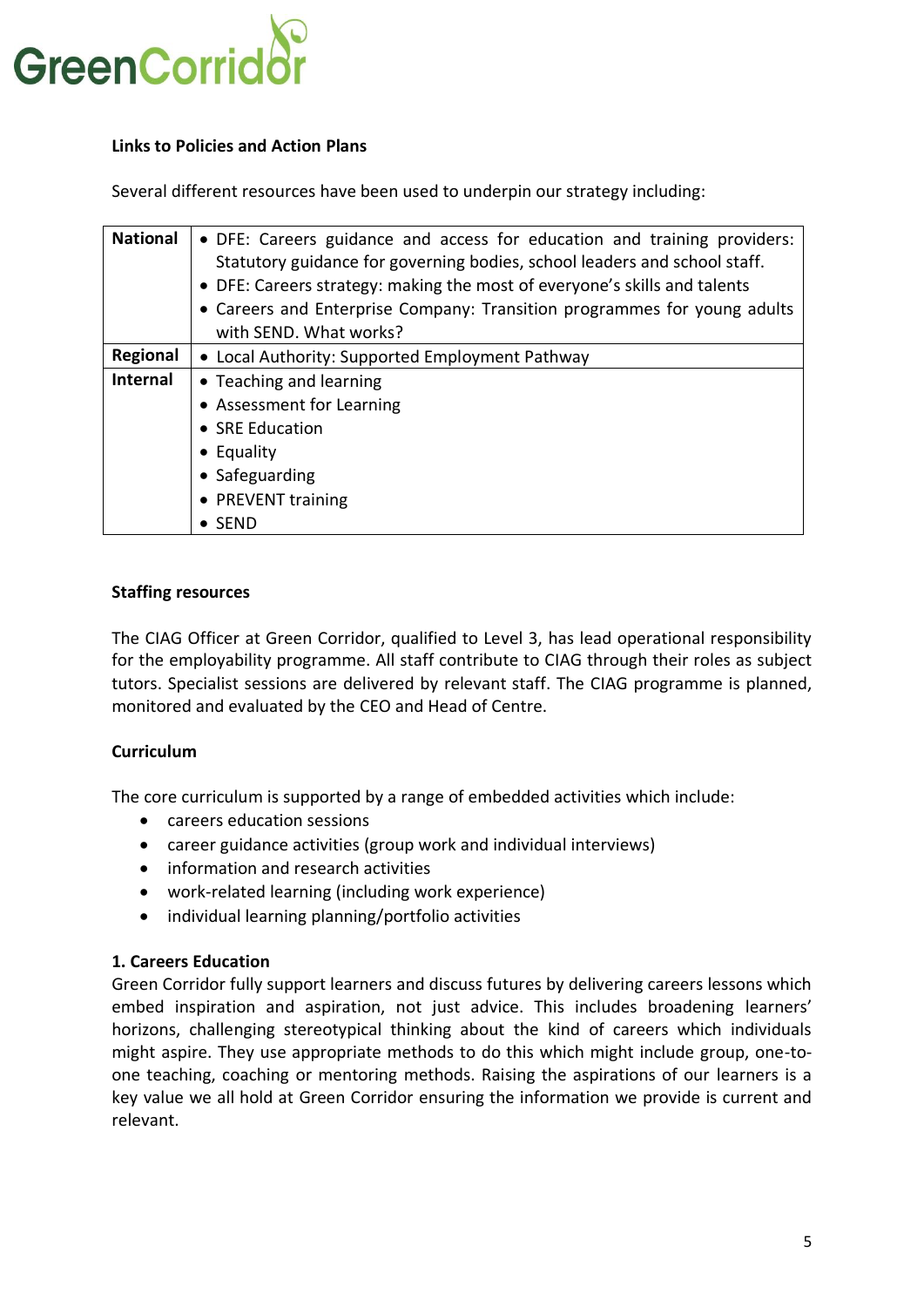

We plan a curriculum that has individual pathways running throughout, ensuring a range of interventions to provide CEIAG, building on knowledge taught at each stage. CEIAG is able to be delivered cross-curricular discretely throughout the academic year, which can be naturally occurring and planned for. We also plan within our curriculum work experience, enterprise activities, careers fairs, assemblies, work place visits and talks.

Some of the areas covered include:

| Curriculum Vitae (CVs)                     | <b>Covering Letters</b>           |
|--------------------------------------------|-----------------------------------|
| Interviews techniques                      | Job searching                     |
| Making telephone calls for information and | Personal Hygiene and Attire       |
| advice                                     |                                   |
| Volunteering                               | Work Experience                   |
| Using online tools and portals             | <b>Career Talks</b>               |
| Role expectations                          | Work related skills and knowledge |
| Open days/experiences                      | Presentation                      |

### **Staff development**

The CIAG will attend local collaborative meetings and careers related conferences and training events to keep knowledge and understanding of opportunities and developments up-to-date.

### **Monitoring, review and evaluation**

The CIAG programme is reviewed annually by the YM and Head of Centre. The overall effectiveness of the CIAG programme will be assessed using the Gatsby Benchmarks and STAR Outcomes, and the results will be used to inform improvement priorities.

### **Work experience**

Work experience enables some areas of the curriculum to come to life through learners seeing relevance in workplace situations. For many learners, it is an important way of comparing Green Corridor with that of the wider world of employment and of gaining greater exposure and interaction with potential employers.

This is achieved by providing all learner's with the opportunity to learn about work, learn through work and learn for work.

### **Work Related Learning and Work Experience**

Each team we place a selection of learners in various sectors including catering and hospitality, public services, retail and horticulture.

Placements are one day a week, giving students' invaluable first-hand experience of the world of work. Learners benefit hugely from the opportunity to be more independent, gaining in confidence and developing their communication and interpersonal skills.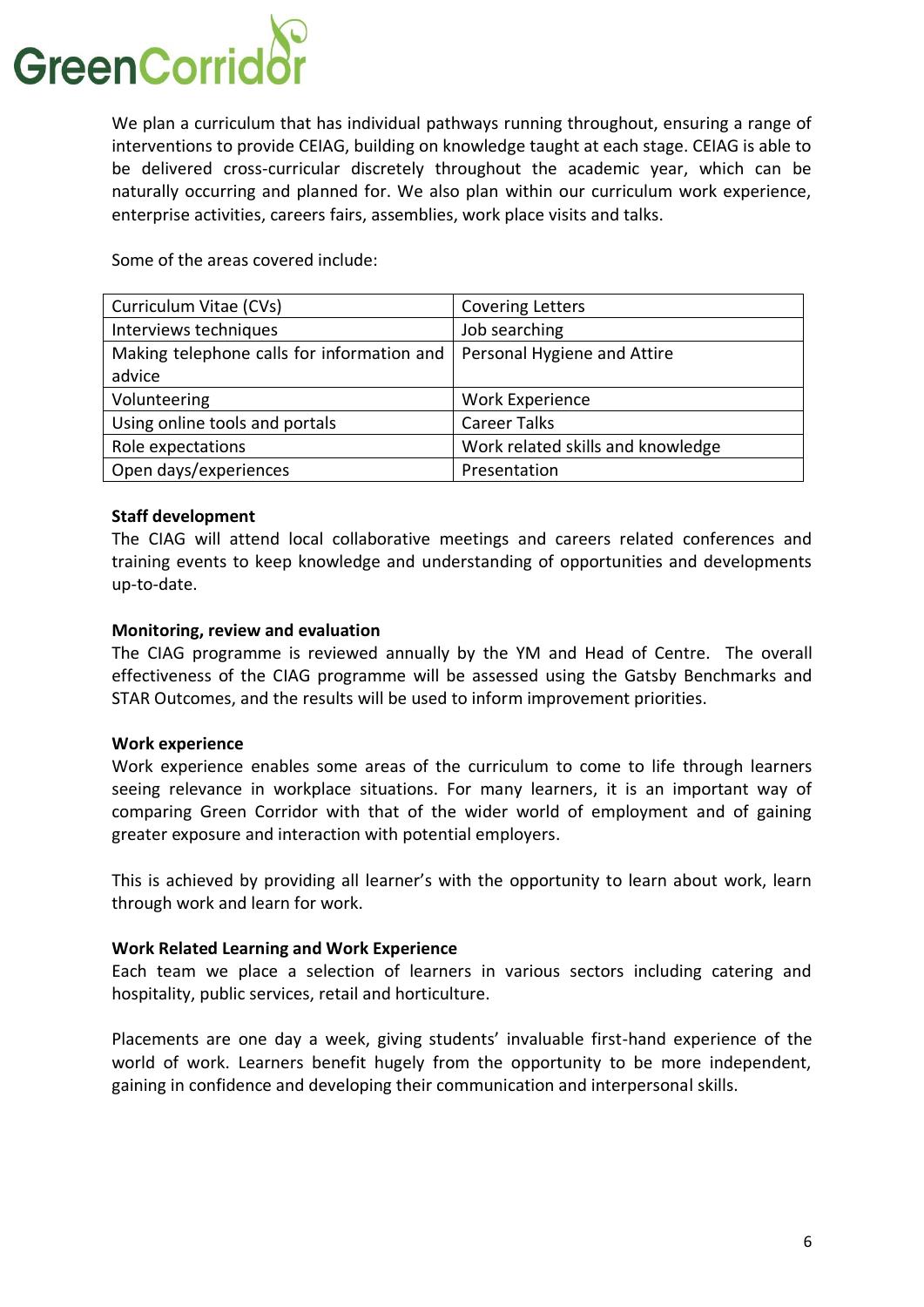# GreenCorrio

### **Community involvement and events**

All learners will be encouraged to participate in charity and community events to develop a range of skills, knowledge and experience which is transferrable to the world of work, including team work. We develop and expand a link to cross-curricular activities to allow these activities to flourish and for learners to take away learning.

## **2. Careers Information**

### **National Careers Service (NCS)**

The NCS provides over-the-telephone and online careers services to 13-18 year olds with information, advice and guidance on learning, training and work opportunities. The service offers confidential and impartial advice, supported by qualified careers advisers.

The NCS is working to improve its offer to SEND schools and colleges. They currently offer digital workshops free of charge, delivered to classes for up to 30 minutes on a range of topics. There are also a range of E-Teaching and Learning resources available to use. We encourage the learners and parents that are able, to explore the websites information. Over the coming year we will explore participation in online workshops sessions with the NCS to provide additional resources and insight for our students.

### **LA Supported Employment Pathway: Preparing for Adulthood**

We are currently looking to work with a number of local Councils on the further development of the local SEND offer and a collaborative offer for 14-25+ Adult Transition Services.

### **External Partners**

We regularly invite employers and previous learners (alumni) to school to speak with learners about the world of work, college and opportunities available. We are committed to this practice as we find it is more meaningful and moves teaching and learning into the realworld context.

Employers may be able to:

- Volunteer and attend events
- Mentor and give learners/staff advice
- Deliver business presentations or workshops
- Provide learners with a taste of life at work
- Offer mock interviews

We aim for our learners to have at least one meaningful encounter with an employer every term.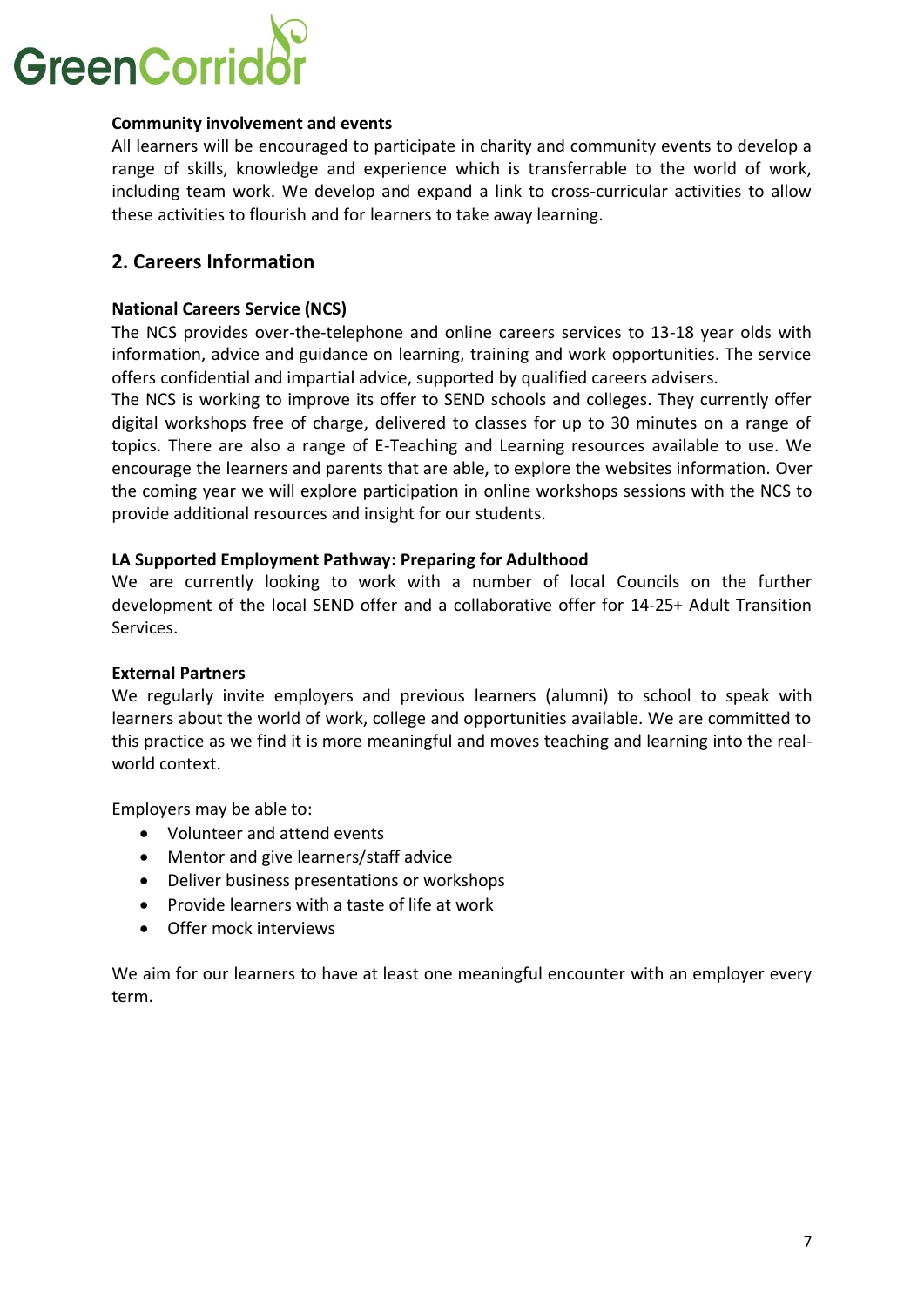

# **3. Careers Advice and Guidance**

### **Independent and Impartial Careers Information, Advice and Guidance**

We are aware of our statutory duty to secure access to independent, impartial careers guidance for learners. We understand that it is crucial for young people to have high-quality and impartial information and guidance to get the most out of their learning, to enable successful progression from one stage to another and to inform the important choices that young people make for future career aspirations.

Parents/carers, tutors and learners can request a careers appointment at any time, when they think it would benefit transition, progression or pathway planning.

### **Parent/Carer Involvement**

We work in partnership with parents/carers, care providers and other agencies to ensure that learners are supported holistically in their onset development. We do this by the use of newsletters, parents' evenings, school website and events. We share course information, open days and careers fairs to help inform the decision-making process.

We send opportunities to parents/carers which will enrich, enhance and add to the curriculum offered, including open days, activities and events.

With the right support, young people with SEND can find paid work and be supported to live independently and participate in the community. We promote gender-neutral careers and request that parents/carers do the same. We encourage parents with personal budgets to use this to access activities that promote greater independence and to learn important life skills which are transferrable to the world of work. A young person's life inside and outside of Green Corridor needs to include opportunities that enhance their personal development and the chance to explore activities that extend their interests. We highlight these wider opportunities and encourage learners to participate.

### **Destination Data, Recording and Measures**

At Green Corridor we take our statutory duties seriously and record our success data and destination data accurately. We understand our duty to inform the local authority whenever a learner under the age of 18 leaves education before completion, at the earliest opportunity.

### **Quality in Careers Standards**

We are committed to continued improvements and quality assurance at Green Corridor and to our Careers Strategy. We aim to carry out a self-review and evaluation of the our programmes. We will also annually ensure that our Employability Strategy is working towards meeting all of the Gatsby Benchmarks using the Compass online self-assessment tool **(Appendix 1).** 

### **Outcomes for learners**

Our strategy aims to ensure that young people can benefit from direct, motivating and exciting experience of the world of work to inform decisions about future education and training options. By helping learners to shape clear and ambitious goals learners can work towards, we can help learners prepare for adult life.